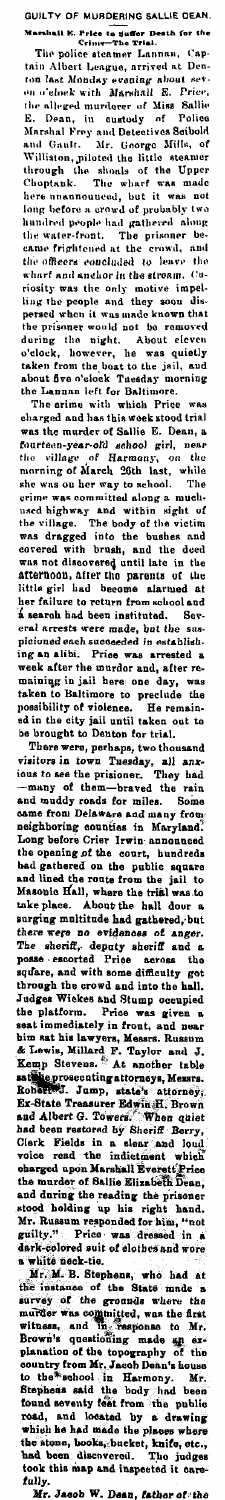Mr. Jacob W. Dean, father of the girl, was the next witness. His daughter, Sallie, would have been foutueen vears old on the last day of Jane. Ad weighed about one hundred nounds. He told of his danghter saying good-bye and starting to school across the field. He did not again see her alive. He heard at five o'clock that she had not been to school. With Mrs. Dean he hurried away to search for her, going by the path Sallie had taken. He saw Grant Corkran while on the search. He was plowing. Miss Carrie Dean joined them, and they went to a neighbor's to look for Sallie. Mr. and Mrs. Dean than want to the branch. Crossing the bridge he found a foot print of a man who had come out of a path to right. He took this path and valked to the place where balles were freshly out. thirty yards or so from the public road. Then he came back and walked ap the hill with Mrs. Dean. They saw evidences of a scuffle in the road. When nearing the top of the hill Mr. Dean again walked up in the uines. He saw a napkin, and before he picked it up came upon his daughter's dinner bucket, which was partially buried. He looked up further and saw an apron, as he thought, under a piece of brush, and walking closer, he discovered his child. The dead cedar which had been thrown over her almost concealed the body. Her throat was out and a scar was noticed on, the side of the tace. about the temple. The little pines were thick here, and there was evidence that she had been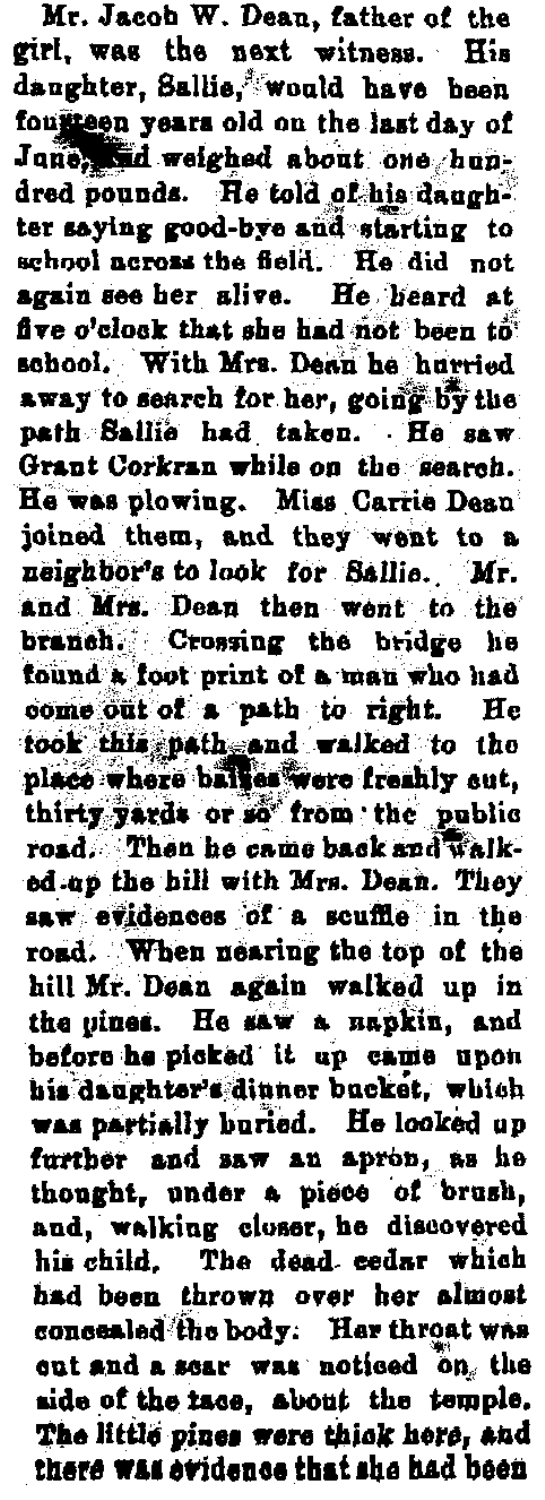dragged to the spot. The people of<br>Harmony came out to help them,<br>among them Marshall Price, and<br>the body was taken home. Mr. Dean

dragged to the spot. The people of Harmony cance out to help them,<br>Annony cance out to help them,<br>Annony them Marshall Pieie, and<br>the body was taken home. Mr. Decan<br>was not cross-examined.<br>Mated that ther dauged to them to

interest. To operation were asked by the defense and the bind of the state interest. No questions were asked by the defense one, Ir. and Mrs. Dean's older dense interest in the limit of the state of the state of the state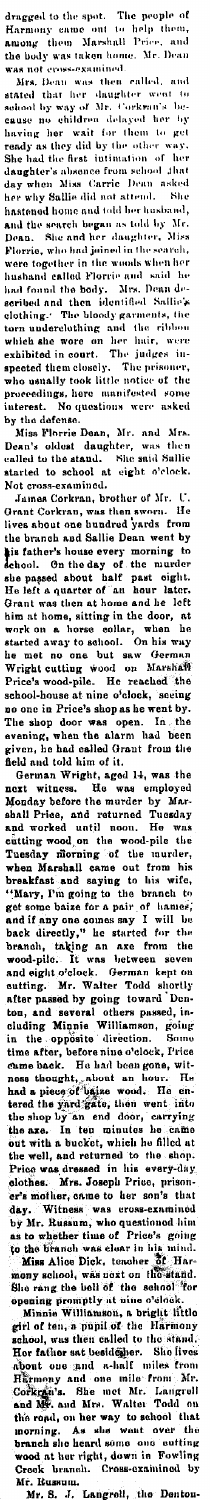Mr. S. J. Langrell, the Denton-Preston mail contractor, was the next witness. He was at Price's shop that morning at 12 minutes nast 8. hut Price was not there. He had culled there to see him. He saw young Wright entting wood on the wood-pile. Walked his horse over Branch hill and there met little Minnie Williamson on her way to ward Harmony. On his return trin that day he saw Mr. Jacob Dean on the hillside, near the murder scene, shortly before the finding of the body. On the following Friday in Denton Bank Price told Langrell that the general impression was that Charles Ross, colored, had killed the girl: that Ross had been tracked to an out-bound vessel lying in the Choptank river, near the mouth of Fowlng oreek.  $\langle \cdot, \cdot \rangle$ 

Mr. W. H. Deen, who was foroman of the coroner's jury, was next sworn, saying he was present at the survey of the grounds by Mr. Stephens. He said the baize nearest the road commanded a view of the road across the brinch for some distance. He was present when the dead body was taken away, it being lifted in a blanket by Mr. Leonard, himself and others. Marshall Price, who had brought up his team, with which to take the body home, did not help to lift or handle the remains. He stood in the road at his horse's head and drove the wagon. Marshall held the lamp that evening while the body was being washed. He got nervous and gays the lamp to Mr. Leonard. Mr. Doen was present at the finding of the stone Saturday,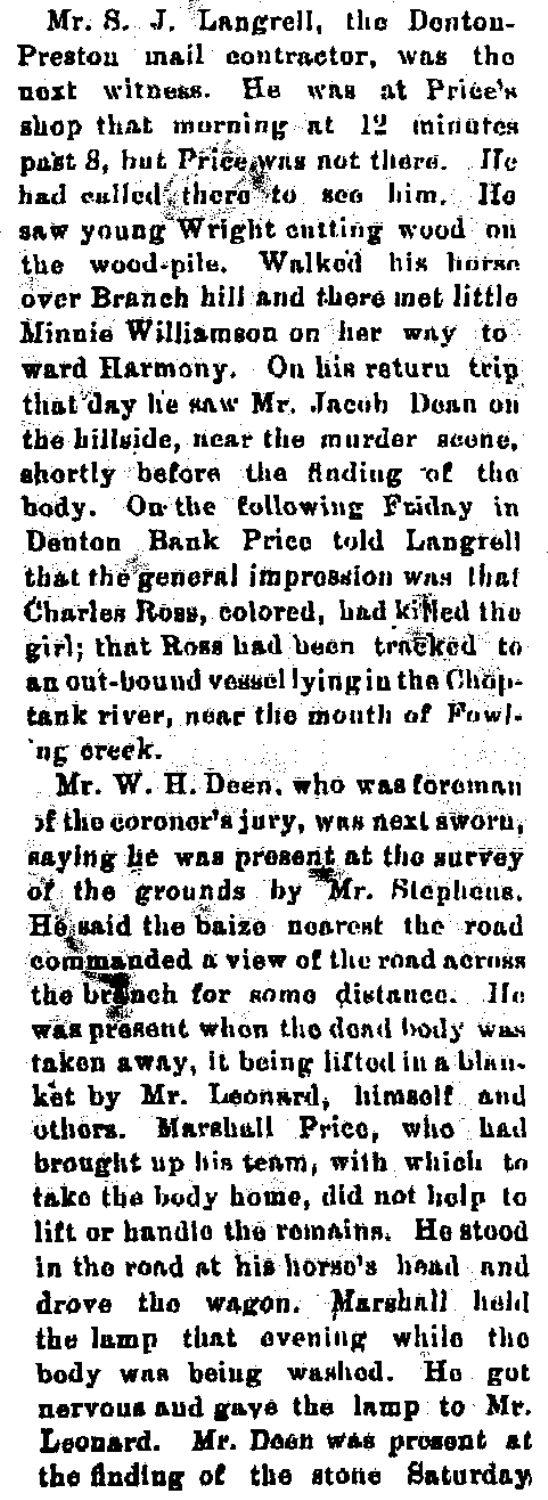after Price had been taken to Baltimore. He identified the stone. It was a piece of Port Deposit reek.<br>Mr. been had taked with the prison tends one nearly every day until his arrest, and had been told of Price's<br>rest, and seen in the vision. He<br>kill the child. He had<br>a short-bladed instruin his hand a short-bladed instru-<br>ment, he said, and noticed where he ment, he said, and unticed where he<br>hid it after the deed had been done.<br>He said he would go that uight and<br>look for it. He did go, but said he<br>could not find it, exhibiting his hands<br>with the dirt on them, to prove that<br>h

the phase where it had been mature.<br>It had not been opened and was<br>bloody and rusty. Price and Clar-<br>ence went over to Mr. W. H. Deen's<br>with the knife, which was given to<br>the detectives. The knife was exthe detectives. The knife was ex-<br>hibited in court and identified by<br>the witness. It has a long blade

in the set of the mande.<br>In this is a long black in court and identified by<br>the witness. It has a long black<br>and bou handle.<br>Henry F. Andrew passed Price's<br>shop about 8.50. He heard one<br>of behil. Saw Friee in the act<br>of th

efed. He gave Mr. Jacob Dean the bottle.<br>William Poole had had a conver-<br>with William Poole had had a conver-<br>sation with Price the day. after the<br>murder. Price had told him that he<br>had had a dream in which he saw a<br>man co hands."

hands."<br>
Coote Christopher, who lives at  $\Delta$ <br>
Agner, had had some talk with the<br>
prisoner on March 27th. Price said<br>
that he and Mr. Williamson were<br>
tooking for a tramp. He also said<br>
that three teams had passed while<br>
t Gootee Christopher, who lives at<br>Agner, had had some talk with the<br>prisoner on March 27th. Price said

lence.<br>WEDNESDAY'S PROCEEDINGS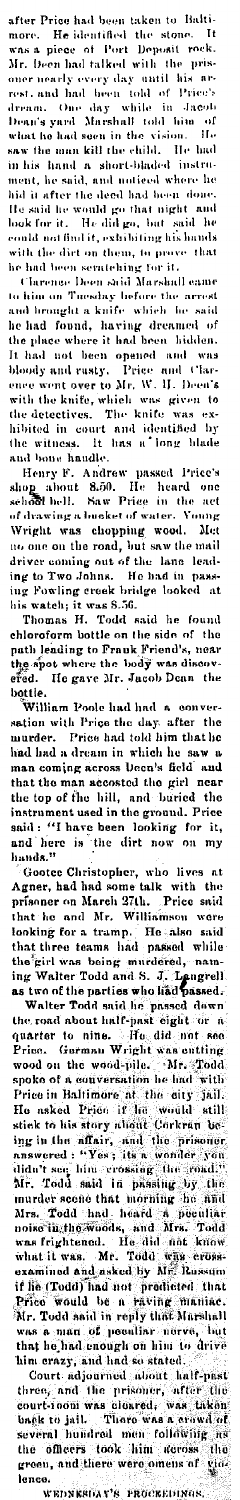WEDNESDAY'S PROCEEDINGS.

Court called about ten o'clock. It was with great difficulty that counsel gained entrance through the crowd, which was more dense about the door than on the preceding day. Prise had been brought in half an hour before court called. His father was in court and taking a seat beside his son they engaged in earnest conversation.

The audience pertion of the room was a solid mass of men, packed us closely as sardines in a hox. and so doisy at fimos that Judge Wickes ordered the sheriff to preserve quict or arrest the offenders.

Francis Friend, with lives adjoining the seene of the murder, said Sallie Dean's hody was found close by his fence. He thought lifs house was about 250 yards from whose the body was found. The day of the murder he was in the barits gearing 'a seine. He began work between 7.30 and 8 o'clock in the morning and finished, he thought, about 4 o'clock in the afternoon.

Chas. E. Stoven's said Price was at his house, in Donton, on Friday following the murder and talked about the murder. He seemed very ing a member of the jury of inquest; of taking the body home, and the blow on the left temple. Prise told witness he was left-handed and used<br>left hand for handling his knife, soffee, etc., but said he allel write with either hand. Price also lold him that a man (Ross) had been tracked down to the river. -

James H. Ross testified that he was in Harmony the day of the murder. Price shod a horse for him about cloven o'clock that morning.

Jorome Frampton, the undertaker who buried the body, said he also superintended the disinterment and found the body as he had buried it; it had not been interfered with since buri**si**.

George Bishop has soon Price use a knife similar to one exhibited in court, but could not say it was same one.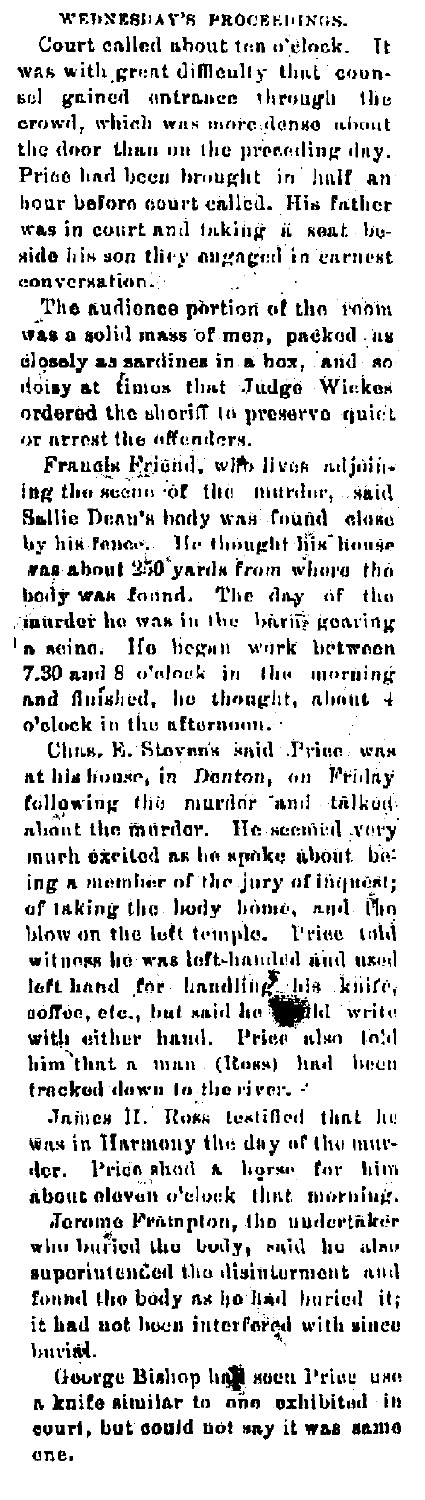Dr. John Duhadway said he had been practicing for 8 years, and had<br>known Rrice for that length of time. Price was left-handed. Witness knew Sallie Dean and had known her from infancy. He made an examination of the body on night of comment of the body on little of<br>the murder. Witness explained in<br>detail the murk on the left temple, but did not then discover any fracture there was no gash, but the skin had turned nearly black. He also described the gash across the throat as about six inches long and deep enough to sever the left jugular vein, the left carntid artery and the windpine. The wound was necessarily fatal and death must have followed in a few minutes. Did not arrive at a positive conclusion that her person had been violated but his impression was that it had not. He was present at the second examination, on Sunday. The wound, he said, could have been made with the knife in evidence, with the left hand if from behind the girl, or with the<br>right if from the front. Witness had some chloroform which he missed in Fehruary, 1894, the bottle lost being like the one in court. Talked with Price Thursday plefore his arrest. He said that Mr. Todd's theory<br>rest. He said that Mr. Todd's theory<br>was that whoever did the deed came out at the bottom of the hill and followed her to the top of it. Price said he would not be surprised if Todd was right; would not be surprised that when the murderer was discovered it would be the same that stole Mr. Todd's watch, witness' instruments, and killed witness' dog.

Dr. J. C. Clark, who lives at Federalsburg and has practiced his profession for fifteen years, testified that he was present at the Sunday examination. He found sear on left temple and throat eut; found no frac-<br>ture; examined the brain and found it healthy. No evidence of chloroform in lungs. She died of hemorrhage. Found few bruises. There was no evidence that the child had been violated. She had died quickly, and he was not certain whether or not left-handed person used the knife. He described Miss Dean as a well-developed girl.

Prof. William E. Penniman, of the Baltimore City Medical College, followed Dr. Clark to the stand. He had made an examination of the knife. The deposit upon it was<br>found to be blood. Various tests<br>proved this. The examination of a secretion sant to the Professor was unsatisfactory, decomposition having taken place.

- George W. Seibold, detective, was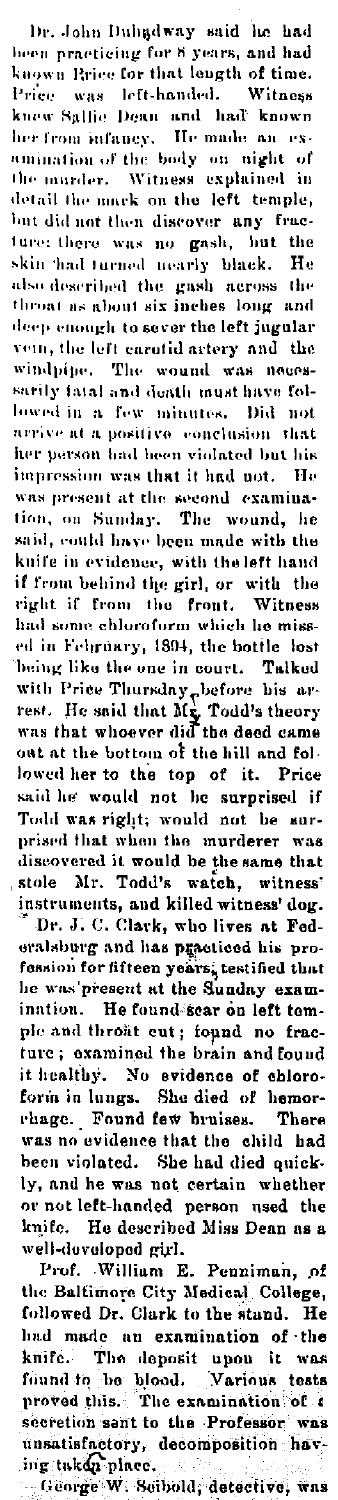George W. Seibold, detective, was George W. Scholai, detective, was<br>the next witness. Mr. Schold dame<br>to Denton on Saturday, March 30,<br>and with Mr. Gault went to Harmony on Sanday morning, looking<br>over nurder-seene and interviewing over nurder-seeme and interviewing<br>rower nurder-seeme and interviewing<br>people about, and then went to Dov-<br>er Bridge and charged Price with<br>the nurder-seeme interviewing a new term is<br>never more mistaken in your life."<br>Pri said, he was at the branch eutling<br>baix and brought them to the shop.<br>He spoke of the eluloroform bottle<br>and tried to direct suspicion from<br>himself. Price then told of his<br>dreno. He saw a man strike Salile<br>Dean, then in th to follow up the clue, and Price said<br>he would. He had done a little dehe would. He had done a little de-<br>tective work once himself, prisoner<br>said. They went down to the woodi<br>to search for things, Price telling<br>Scibold to stay in the road and<br>watch and whitethe softly if any one<br>came while t but an engagement was made to search again Tuesday. On that day search again Tuesday. On that day<br>while the detectives were at Mr. W.<br>H. Decays, and before they had an<br>opportunity to go to the multiler<br>acine to search, prisoner came over<br>and brought the knife, asying ''H<br>hive made a di dhe afid the dried blood upon it shows<br>the dried blood upon it shows<br>all that it think not been opened. The<br>party went and found place, where<br>Marshall had found knife, under<br>not of little tree, hear where body<br>had been fou he said the child had worn on her<br>hair, S60bold was again requested<br>to watch. They made sith another<br>organic interest of the material state of the material of the mater<br>same for Weidicalay and went due not due of<br>defines a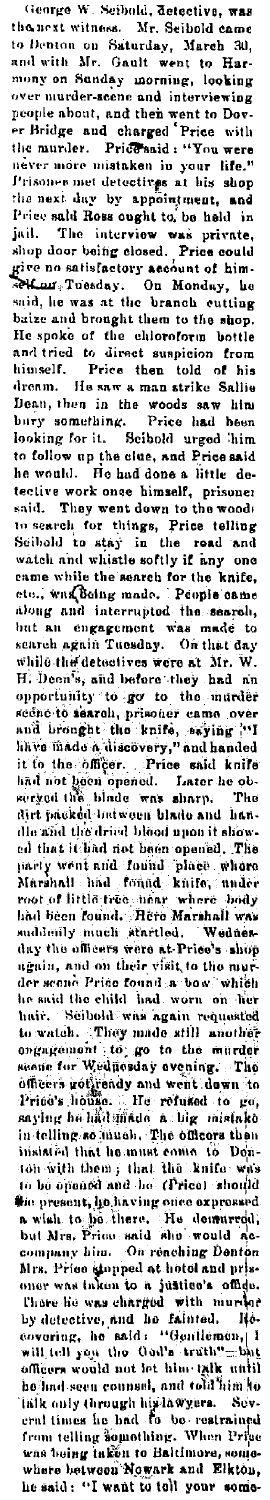g. I can: theory it in any long-<br>My hear: is breaking. I comed the deed, but, so help me<br>ed the deed, but, so help me<br>ed the difference of the caliform in the caliform of the<br>testimony, so disastrons to the<br>rese, ereated í  $\begin{bmatrix} 0 \\ 1 \\ 1 \\ 1 \end{bmatrix}$ t h 

an's name.<br>
The was some debate between<br>
How and Mr. Russum on the<br>
sability of the written state<br>
(which Mr. Brown read to the<br>
(the judges ruling Mr. Rus<br>
nee, towhich ruling Mr. Rus<br>
(the managerium)  $\overline{M}$ 

dr. Savon...<br>
ale shell Mr. 3rown rem.<br>
on Shell Mr. 3rown rem.<br>
on Shell dan exception.<br>
11 dan exception.<br>
12 cetter Albert Gall followed<br>
14 which is the stand and co-<br>
14 which is the stand and co-<br>
14 which is the sta

 $\begin{bmatrix} 1 \\ 1 \\ 0 \\ 0 \\ 0 \\ 0 \end{bmatrix}$ ⊸e<br>the<br>to  $\mathbf{r}$ 

states and concerned on test manufacturing in the concernent of the presentation of the presentation of the principal particle of the priority of and the prisoner cannot and the priority of our the priority of the priority ر<br>ita<br>it .<br>Կ nnen<br>sith<br>old d ۔<br>اگری n it, and did not fig-<br>
He said he got it<br>
unicalway's carriage<br>
utrypentine in. On<br>
trypentine in. On<br>
trypentine in. On<br>
Price. Marshal Frey<br>
trietion to Corkran<br>
the condition<br>
the condition<br>
condition<br>
the system of th g mus<br>86. H<br>Duha ur<br>ut tur<br>r Cork ان<br>Jork<br>ness<br>h Pri<br>at<br>s our resonance and the contract of the state of the selection to Corkra<br>in the particular of the selection is a putting an innocente of the selection and district of the state of the state of the state of the state of the s Corkran<br>reat but:<br>.. ıd<br>)t .ime ....<br>Mu p<br>I ïĹ Ì er)<br>ritk written statement, Provident and the word standard and the barrior of an undergal girl the old statement is a steed to be the barrior of the barrior of the barrior of the manner and the manner and the state barrior of the j<br>4 ui

detaile j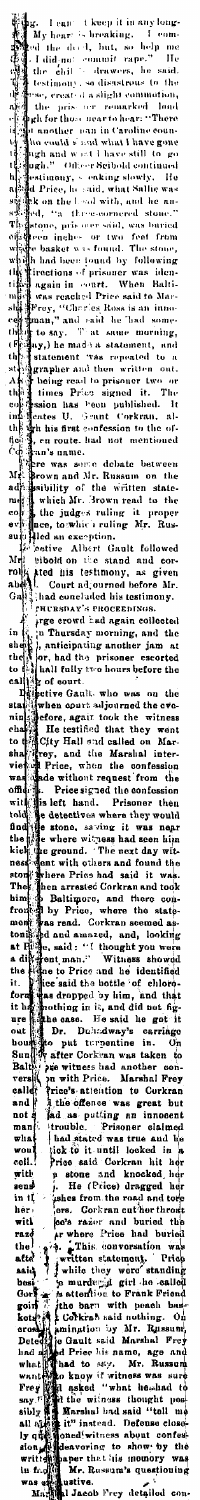Martin Jacob Frey detailed couversator with Price on day indictment was handed in by grand jury. The Mashal had told him that the grand it. had ignored the charges made whinst Mr. Corkran, and prisoner foll reiterated his charges. someon else did the killing ?" was asked Mo; I think party would be hunted ind I would get a long term in the penitentiary." This was evidently a show that Price had a mo-<br>tive in the attempt to implicate Mr. Corkraw

U. Gone Corkran was then put on<br>the stable and retold in his straightforward ay the simple facts of his being at home on the 20th of March and his bing to Enltimore to confront all, denounce the prisoner, who has a wickedly neaused him. His stay heats had all been proven before went on the stand, howover, and the court and whole nud-<br>ience we widently fully convinced of the pressiate truth. He had nover will any acquaintance with Marshall Price except to casually speak when meeting him. He did not remainber of having any conversation with Price upon any subject print to the nurder, and in view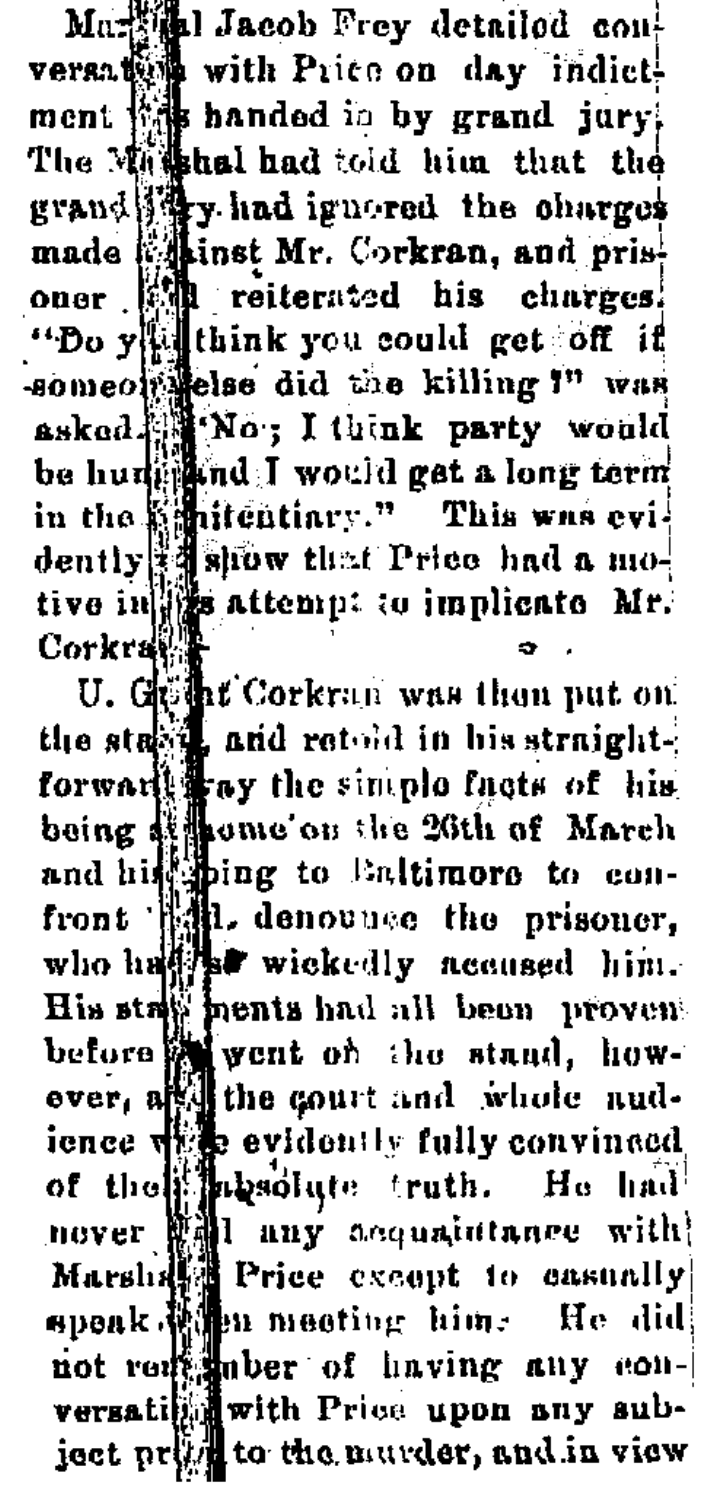of the fact that he was no associate<br>of Price he certainly would have re-<br>membered any conversation. He<br>had never memtioned Sallie Dean's<br>name to Price : user had the alight-<br>est doubt of her chattify, for, in<br>fact, such a

er catered its mind, so far as he<br>knew. The defense had no questions<br>to ask, and the State here rested its<br>case.<br>to ask, and the State here rested its<br>case.<br>retire, and in a little while enme in<br>again. Mr. Russam said the

It is worth.<br>The case was about over. In<br>many respects it had been most re-<br>markable. There had been no wit-<br>ness, not even the prisoner himself,<br>on the stand for the accused.

Phrenologist Guilford, after making a pretty close examination of<br>the prisoner's head, spoke of him as

the prisoner's head, spoke of him as<br>
follows:<br>
"We do not, as some suppose,<br>
investigated and character from<br>
investigated and character from<br>
head, but by measurements from<br>
the basel inter, and contracter from<br>
the base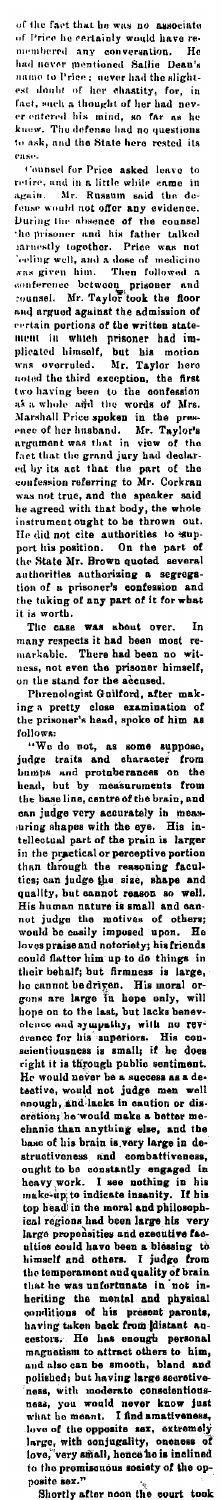Shortly after noon the court took a recess, and the prisoner was taken to inil. At half-past three the judges returned and sent for Price. A great erowd was still present at the entrance of the hall. Price walked in his usual erect and dignified manner, but he was slightly pale, and there was at times a look of terror in his eyes. In a clear voice Judge<br>Wickes said: "There is no doubt that Sarah Elizahath Dean was hinitälly murdered on March 26th last. The testimony conclusively proves that Marshall E. Price is the guilty party, and the judgment of this court is that Marshall E. Price is guilty of murder in the first degree." The elerk was instructed to record the judgment. Court was then adjourned until yesterday morning, when Judge Wickes pronounced the sentonce of death. The date for the excention will be fixed by the Gov- $\ddot{\mathbf{a}}$ 

The wife of the condemned man visited him at the jail Thursday evening after the trial. Both wore moved to tears. Price had lost much of his buoyancy of spirit. He has hone of a new trial.

FRIDAY'S PROCEEDINGS.

The prisoner was brought into court at ton o'clock and it was nearly eleven before the judges came. Judge Wickes asked Mr. Russum if he had any motions to make looking to a new trial, and Mr. Russum said he had none.

me uses mone,<br>The Judge then addressed the<br>prisoner, asking him'if he had any-<br>thing to say before the passing of<br>sentence. The prisoner arose and said dramatically, with unraised